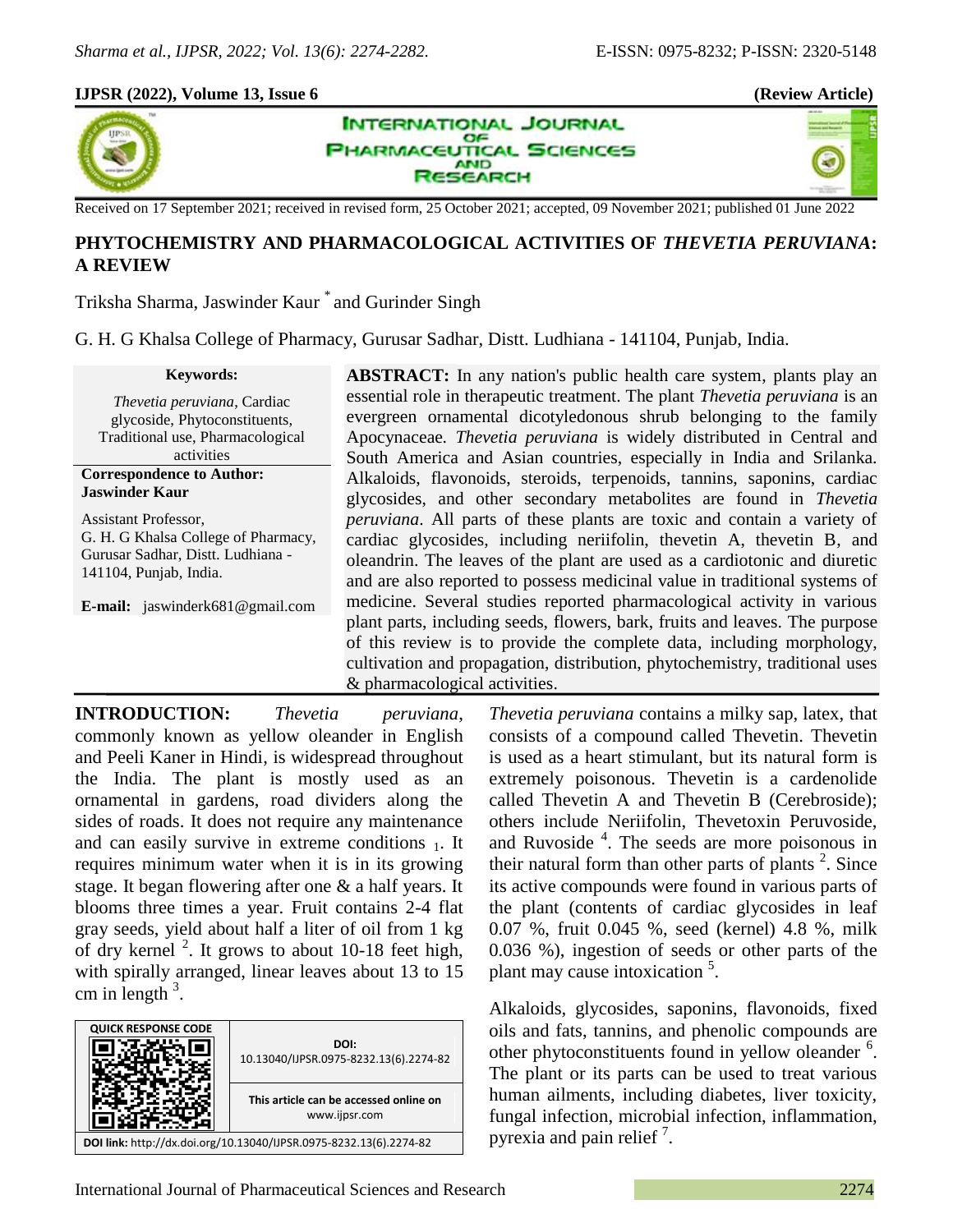The plant shows effective medicinal properties and is reported to have anti-HIV, anti-inflammatory, anti-spermatogenic, anti-termite, antifungal, antioxidant, antimicrobial, antidiarrhoeal, antimicrobial, and cytotoxic activities *etc.* 8 .

#### **TABLE 1: TAXONOMY 9, 10**

| S. no.                      | <b>Taxonomy</b> |                 |
|-----------------------------|-----------------|-----------------|
|                             | Kingdom         | Plantae         |
| $\mathcal{D}_{\mathcal{L}}$ | Subkingdom/     | Tracheobionta   |
|                             | Subkingdom      | /Spermatophytes |
| 3                           | Division        | Magnoliophyta   |
| 4                           | Class           | Magnoliopsida   |
| 5                           | <b>Subclass</b> | Asteridae       |
| 6                           | Order           | Gentianales     |
|                             | Family          | Apocynaceae     |
| 8                           | Genus           | Thevetia        |
| 9                           | <b>Species</b>  | Peruviana       |

**Synonyms:** *Cascabela thevetia, Cerbera thevetia, Thevetia neriifolia*<sup>10</sup>.

## **TABLE 2: VERNACULAR NAME 11, 12**

| S. no. | <b>Vernacular Name</b> |                           |
|--------|------------------------|---------------------------|
| 1      | Common name            | Be-still Tree, Suicide    |
|        |                        | Tree, Lucky nut           |
| 2      | English                | yellow oleander,          |
| 3      | Hindi                  | Peeli Kaner, Kulkephul    |
| 4      | Sanskrit               | Ashvaghna, Divyapusha and |
|        |                        | Haripriya                 |
| 5      | Tamil                  | Manjal Arali              |
| 6      | Bengali                | Kolke, Kolkaphul          |
| 7      | Marathi                | Bitti Manipuri: Utonglei  |
| 8      | Others                 | Manjaaralie, Shatakunda,  |
|        |                        | Pachaganeru, Ponnarali,   |
|        |                        | Ashvamaraka               |

## **Morphology:**

**Height:** *Thevetia peruviana* is an evergreen shrub or small tree usually about 3-8m tall, with a diffusely branched and dense crown.

**Leaves:** Leaves are dark green, alternate, simple with reticulate venation, spirally arranged, and about 13-15cm in length.

**Flowers:** are in small clusters at the tip of twigs, bright yellow and funnel-shaped with spirally twisted, with five petal lobes.

**Fruits:** The fruits are somewhat globular, slightly fleshy, and have a diameter of 4-5 cm. They are green in colour and turn black on ripening.. Each fruit contains a nut, which is longitudinally and transversely divided. Milky juice is contained in all parts of plants  $^{10, 13}$ .

**Stem:** Stem is green, turning silver/gray as it ages.

**Seeds:** Four seeds in the fruit and seeds are endospermic<sup>14</sup>.

**Habitat:** Roadside areas, gardens, waste areas, waterways, open woodlands, pastures, and arid regions and in areas where drought conditions are  $dominant$ <sup>1</sup>.



**FIG. 1 AND 2: FLOWER OF** *THEVETIA PERUVIANA*



**FIG. 3:** *THEVETIA PERUVIANA* **TREE**



**FIG. 4: FRUIT OF** *THEVETIA PERUVIANA*



**FIG. 5: LEAVES OF** *THEVETIA PERUVIANA*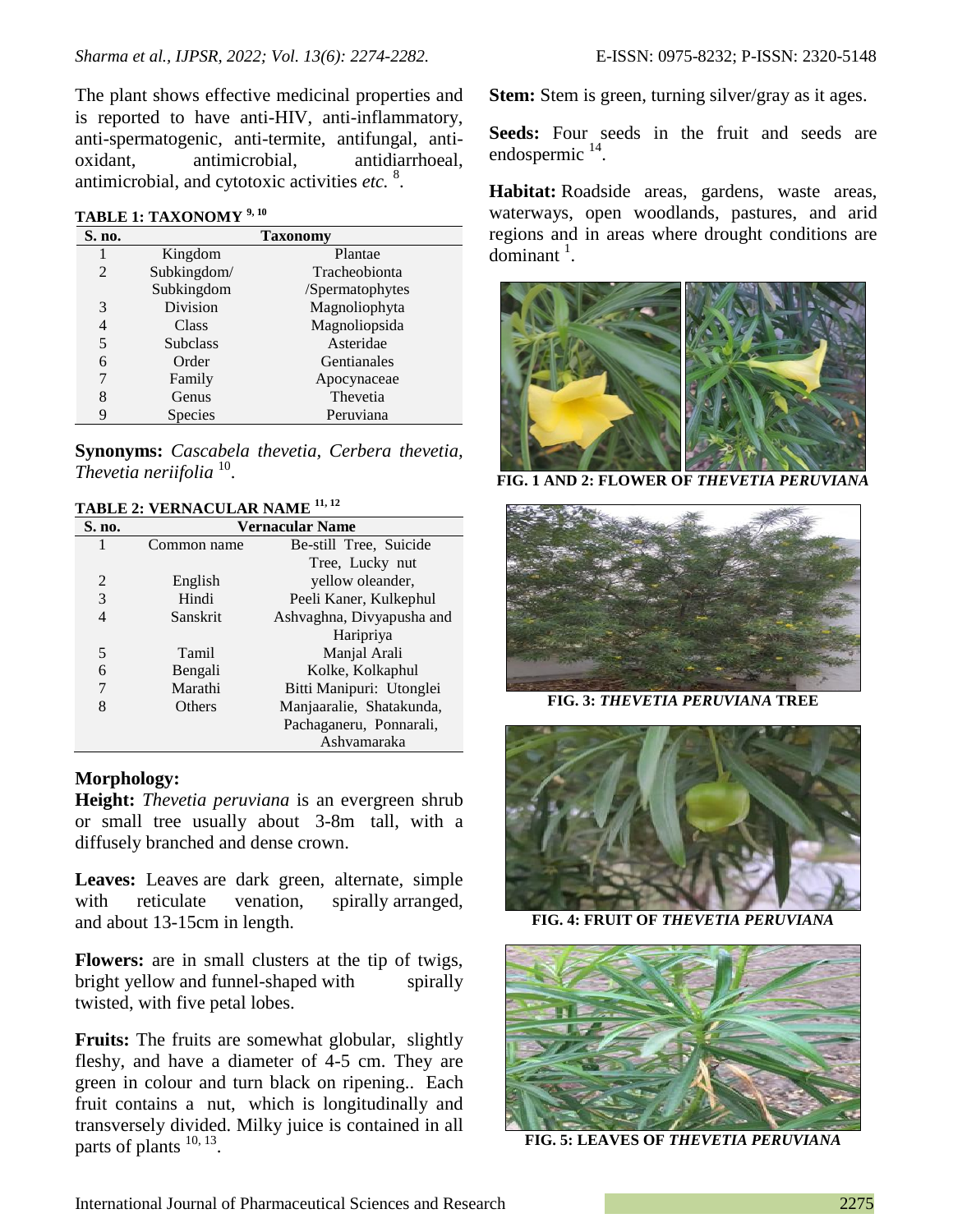**Cultivation and Propagation:** *Thevetia peruviana* is cultivated as an ornamental plant and planted as a large flowering shrub or small ornamental tree standards in gardens and parks in temperate climates.

It is a container plant placed inside a greenhouse or used as a house plant in frost-prone areas during the winter season. It can grow in a variety of soils and is drought tolerant.

**Exposure:** Part, full, or reflected sun; revels in heat.

**Water:** ample is best.

**Soil:** Improved garden soil with good drainage

**Maintenance:** Low, periodic pruning and litter cleanup; training when young to the tree if desired.

**Form:** Shrub or tree.

**Season:** Evergreen.

**Soil:** Will tolerate most kinds of soil as long as they are well-drained and are situated in full sun in a sheltered area.

Useful as a landscaping plant in warmer climates as it does not need much maintenance. Seeds are propagated in the spring or early summer when the spring has been turned off from hardwood cutting.

In spring condition, a glass containing 10% bleach 90% warm water, and a clean seed coat are taken for 2-3 min after wash seed and soaked in warm water for 24 h. For both, use seed cutting compost that contains perlite  $15$ .

**Distribution:** This plant is found in tropical America, especially Mexico, Brazil, and West Indies <sup>16</sup>, Australia, China <sup>17</sup>, and South Asian countries, especially in India and Sri Lanka<sup>4</sup>, grown throughout the tropical and subtropical regions.

**Chemical Constituents:** Alkaloids, flavonoids, steroids, terpenoids, tannins, saponins, cardiac glycosides, and other secondary metabolites are found in *Thevetia peruviana*.

Phytoconstituents isolated from the various parts of *Thevetia peruviana* are discussed as follows:

**Leaves:** Cardiac glycosides, sterols, iridoid glucosides, pentacyclic triterpenes and a cardenolide were identified in leaf extracts. The compounds neolupenyl acetate, 11-oxours-12-en-28-oic acid, lupeol acetate, oleanolic acid, ursolic acid, stigmast-5-en-7- one, and β-sitosterol all are known from fresh uncrushed leaves.

Kaempferol and quercetin flavonol glycosides have been isolated from the leaves. Leaves also contain polyhydroxy-dino monoterpenoids and their apiosyl glucosides  $10, 17$ .

Bark: Four cardenolide glycosides have been identified in the bark extract: neriifolin, thevefolin, peruvoside, and  $(20S) - 18$ , 20-epoxy digitoxigenin  $\alpha$ -L-thevetoside  $^{17}$ .

**Root:** Root extract showed the presence of iridoids, theveside, theviridoside, and two new glucosides theviridoside identified by Chinese researchers, namely 10-O-β- D-Glucopyranosyl theviridoside and 3-O-β-D-Glucopyranosyl theviridoside  $17$ .

**Fruit Pericarp and Flowers:** Epiperuviol acetate, hesperetin-7-glucoside, α-and β-amyrin, kaempferol and quercetin. Quercetin-7-ogalactoside was also found in the flowers  $14, 17, 18$ .

**Seeds:** Seed kernels are very rich in cardioactive glycosides, triosides, *i.e*., the aglycone of these glycosides consists of three sugar units. The major constitutional glycoside is Thevetin.

Thevetin is a mixture of two triosides, namely Thevetin A and Thevetin B (cereberoside). Seed kernel also contains neriifolin, acetyl neriifolin, thevefolin, theveneriin, and peruvoside, which are monoside in nature.

Fatty oils constitute more than 62% of the seed kernel. The seed also contains small quantities of theveside, viridoside, and perusitin. Apigenin-5 methyl ether has been isolated from seed shells  $^{10}$ , 19 .

**Traditional use:** Amenorrhoea, malarial fever, jaundice, haemorrhoids, constipation, headaches, skin diseases and other traditional uses of *Thevetia peruviana.* The active compounds can be found in various parts of *Thevetia peruviana* and have a wide range of therapeutic effects  $10, 14, 20, 21$ .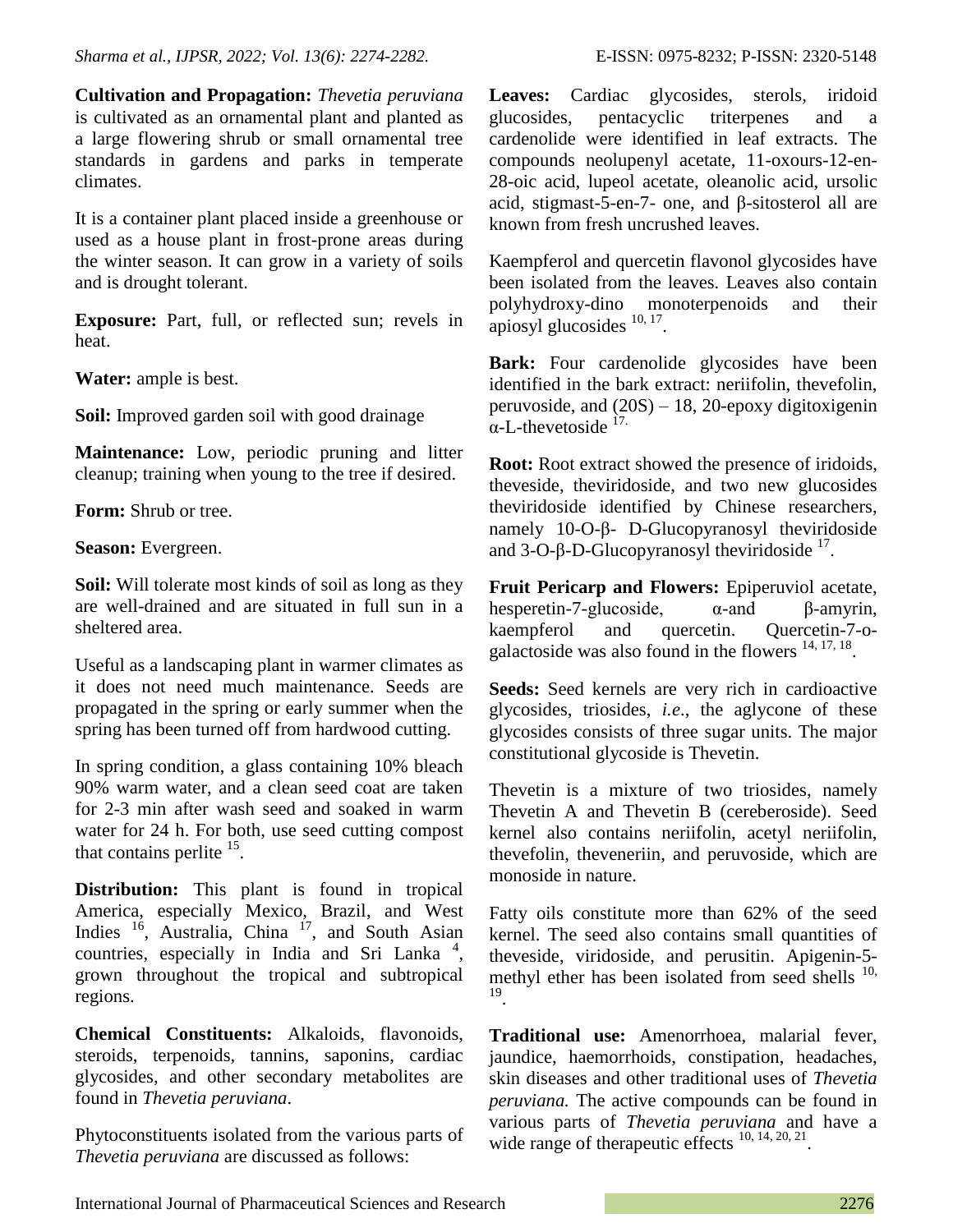| <b>Plant Parts</b> | <b>Traditional use</b>                                                                                        |  |
|--------------------|---------------------------------------------------------------------------------------------------------------|--|
| Leaves             | Emetic and purgative, jaundice, fever, eye drops and nose drops to cure colds, violent headaches. Flavonol    |  |
|                    | glycoside from leaves has an inhibitory effect against HIV-1 Reverse Transcriptase and HIV1 Integrase         |  |
| Seeds              | Seeds are poisonous, abortifacient, and alterative. Emetic, haemorrhoids, skin problems, laxative, used as    |  |
|                    | purgative in dropsy and rheumatism                                                                            |  |
| <b>Bark</b>        | Malarial fever, snake bites, purgative, emetic, sores, amenorrhoea, cathartic, febrifuge, useful in different |  |
|                    | kinds of intermittent fevers                                                                                  |  |
| Roots              | Snakebites, roots are made into plaster and applied to tumors.                                                |  |
| Fruits             | Ointments and liniments                                                                                       |  |

#### **TABLE 3: TRADITIONAL USES OF VARIOUS PARTS OF THEVETIA PERUVIANA**

## **Pharmacological Activities:**

**Antimicrobial Activity:** The antimicrobial activity of *Thevetia peruviana* leaves extract with 95% alcohol as organic solvent was analyzed against ten medically important pathogenic microbes. The extract was found to be effective against *Escherichia coli*, *Klebsiella pneumoniae,* and *Pseudomonas aeruginosa*, but only at higher doses, *Proteus Vulgaris* were susceptible. The extract also showed moderate antimicrobial activity against *Staphylococcus aureus*, *Candida albicans,* 

*Aspergillus niger, Mucor, Rhizopus,* and *Penicillium species* <sup>22</sup>. Seed kernel extracts were evaluated for antimicrobial activity against human skin pathogenic microorganisms. Antimicrobial efficacy against Pseudomonas aeruginosa, *Nocardia asteroids,* and *Candida albicans* strains were effective for ethyl acetate than chloroform and methanol fractions, but lower concentrations of chloroform fractions showed higher sensitivity against *C. albicans*<sup>23</sup>.



**FIG. 6: PHARMACOLOGICAL ACTIVITIES OF** *THEVETIA PERUVIANA*

**Antifungal Activity:** The antifungal activity of crude extracts and some of the corresponding fractions obtained from seeds of *Thevetia peruviana* was studied. Extracts obtained either with n-hexane or dichloromethane were fractionated by column chromatography or further analyzed by thin-layer chromatography. All seed extracts and fractions were tested for inhibition of the fungus *Cladosporium cucumerinum* for the evaluation of photoactive inhibitory effects. Antifungal light-dependent activity was observed for some of the fractions and both crude extracts.

The most photoactive fraction was analyzed by capillary gas chromatography with mass spectrometry in order to identify its constituents. Pulegone was identified to be a major component of the terpene fraction, and it appears to be involved in the observed phototoxicity against the tested fungus  $24$ .

**Antioxidant Activity:** DPPH free radical scavenging test was used to evaluate the antioxidant properties of three morph forms of *Thevetia peruviana*, Juss fruit wall extracts.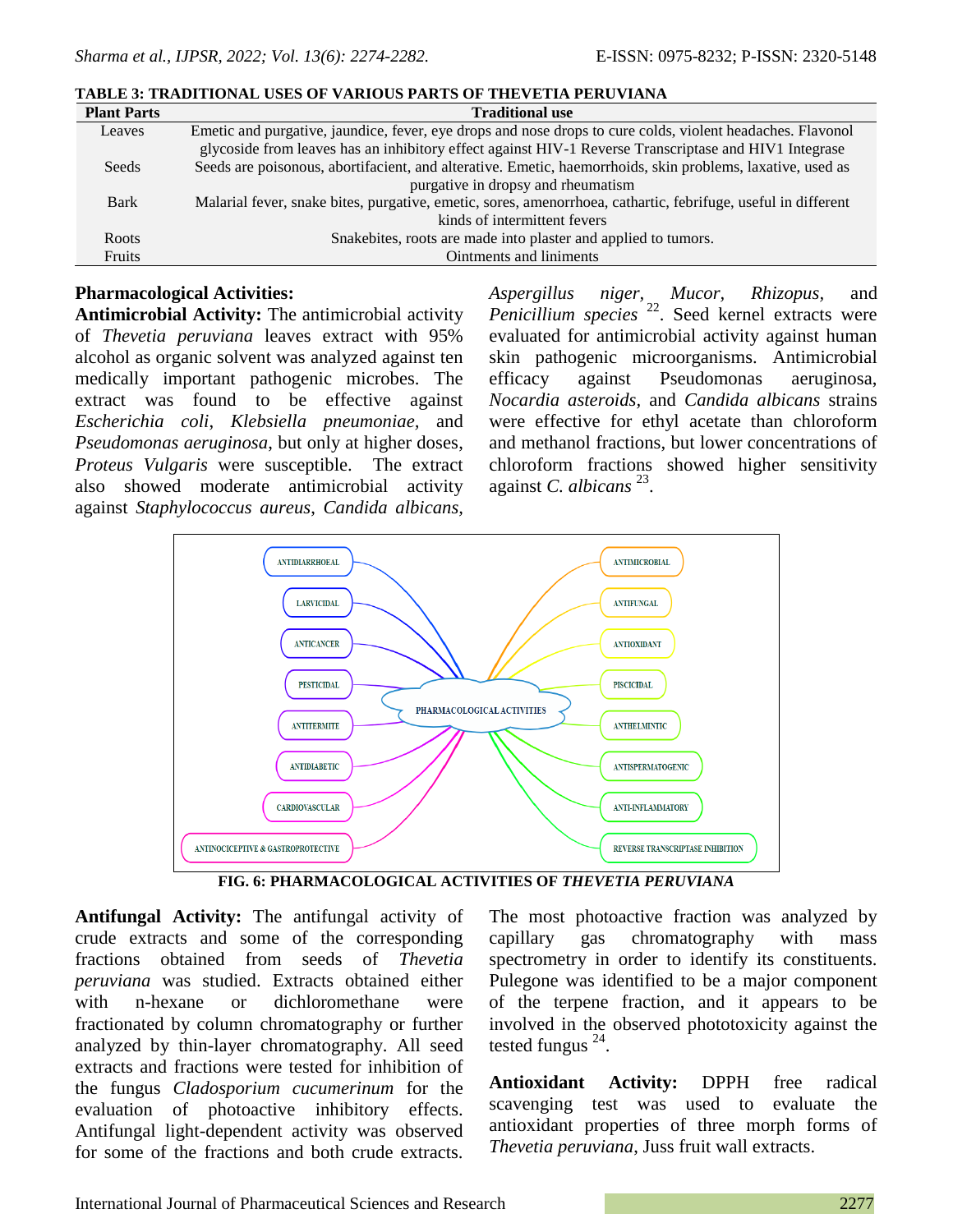As organic solvents, petroleum ether, chloroform, ethyl acetate, and methanol were used. At a 1.2 mg/ml concentration, DPPH free radical scavenging activity for the ethyl acetate fraction was  $50\%$  inhibited<sup>25</sup>.

**Piscicidal Activity:** Thevetia peruviana leaf and bark extracts were used as a potent source of piscicidal activity in a range of solvents. *Thevetia peruviana* leaf and bark extracts were administered to the freshwater fish *Catla catla* (Hamilton) for 24 hours to evaluate piscicidal activity in the laboratory and cemented pond conditions. In conditions, this plant's acetone leaf and bark extract were more effective than other solvent extracts. Exposure of sub-lethal doses (40% and 80% of  $LC_{50}$ ) of acetone leaf and bark extract of this plant over 24 h caused significant ( $p<0.05$ ) alterations in total protein, free amino acids, DNA & RNA, protease and acid and alkaline phosphatase activity, in muscle, liver and gonadal tissues of the experimental fish in laboratory conditions  $26$ .

**Anti-spermatogenic Activity:** The aim of this study was to *evaluate the antifertility potential of Thevetia* peruviana in male albino rats by phytochemical evaluations. Phytochemical studies showed that the plant contains many active compounds, including α-amyrin acetate, lupeol acetate, α-amyrin, β-amyrin, lupeol, and thevetigenin. Oral administration of *T. peruviana* stem bark methanol extract to male rats at a dose of 100 mg/rat/day did not cause any significant reduction in body weight, while the weight of reproductive organs reduced significantly. The total protein and sialic acid content of the testes, epididymides, seminal vesicle, and ventral prostate, as well as the glycogen content of the testes, all decreased significantly; however, cholesterol significantly increased. *T. peruviana* stem bark methanol extract also caused a decline in spermatogenic elements, *i.e.,* preleptotene and pachytene spermatocytes, secondary spermatocytes, round spermatids, and mature Leydig cells. Leydig cell nuclear diameter, seminiferous tubular diameter, and sertoli area were significantly reduced at this dose level  $27$ .

**Anti-inflammatory Activity:** Neriifolin, acetyl neriifolin, and thevetin glucosides are present in the seeds of *Thevetia peruviana*.

Phytochemical tests were performed on the fresh flowers of *Thevetia peruviana*. The flowers contain quercetin, kaempferol and quercetin-7-ogalactoside, according to studies. The structure of the isolated compound was characterized by UV, 1H NMR, and 13C NMR spectra. The antiinflammatory character of the isolated compound was tested by in vitro method, and the results of the study revealed that the isolated compound showed a biphasic property  $^{28}$ .

**Larvicidal Activity:** Wahedi *et al.,* (2020) studied the larvicidal efficacy of the ethanol and aqueous extracts of leaves of *Thevetia peruviana* against the larvae of the malaria vector Anopheles mosquitoes. Bioassay was carried out on  $2<sup>nd</sup>$  and  $3<sup>rd</sup>$  instar larval stages of Anopheles mosquitoes. The toxicity effect of the treatment was measured in terms of mortality, which was observed for 72 hours at a 24 hours interval. Data collected was subjected to analysis of variance (ANOVA) to determine the larvicidal efficacy of *T. peruviana*.

The means were separated using the Least Significant Difference, while the log/probitregression analysis was used to determine the lethal concentrations of the treatments at 50% and 95% *i.e.* LC<sub>50</sub> and LC95, respectively. The treatment extracts at 200 and 400 mg/ml significantly recorded higher mortality of Anopheles mosquitoes' larvae compared with the control (acetone) experiment.

The regression coefficient (R2) further revealed the superiority of ethanol extract (0.882 ppm) over aqueous extract (0.055 ppm). This was further evident in the LC50  $(9.193$  ppm,  $2.42E+13$  ppm) and LC95 (17.545 ppm, 1037.079 ppm) for ethanol and aqueous extracts respectively. Therefore, this study further confirms the efficacy of the use of biopesticides as larvicidal in controlling insect pests, especially Anopheles larvae<sup>29</sup>. Sathish *et al.*, (2015) reported that the larvicidal efficacy of methanol leaf extract of *Thevetia peruviana* was tested against the aquatic stages of *Aedes aegypti*. The mortality,  $LC_{50}$  and  $LC90$  values were noticed against I, II, III, IV instar larvae and pupae of *A. aegypti* after 24 h. The secondary metabolites of *T. peruviana,* which are responsible for larvicidal and pupicidal bioassay, were qualitatively and quantitatively estimated.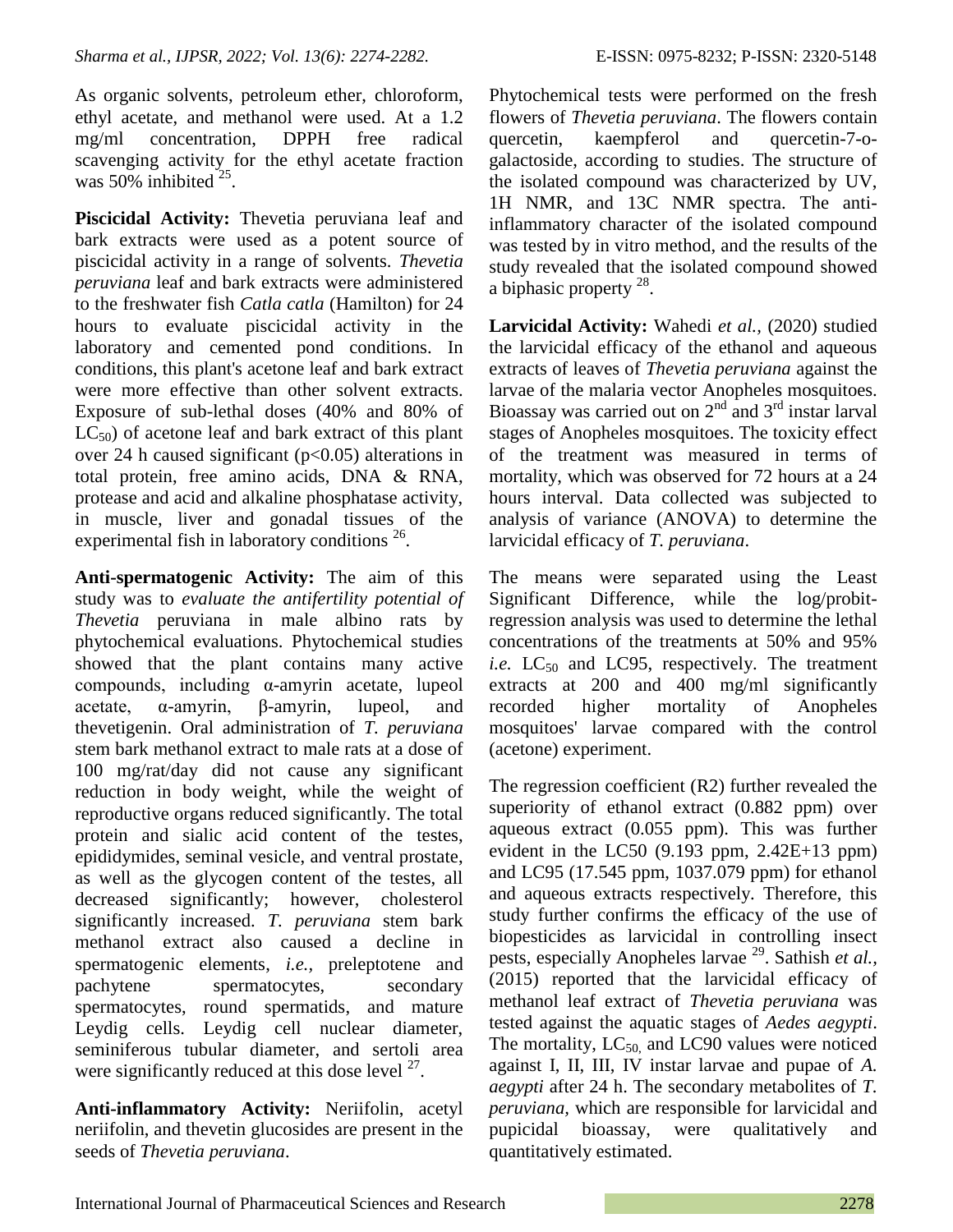In addition, eight phytochemical compounds were noticed by gas-chromatography mass spectrometry 30 .

**Anticancer Activity:** Ramos-Silva *et al.,* (2017) studied that the T. peruviana methanolic extract exhibited cytotoxic activity on four human cancer cell lines: prostate, breast, colorectal, and lung, with values of IC50 1.91  $\pm$  0.76, 5.78  $\pm$  2.12, 6.30  $\pm$  4.45 and 12.04  $\pm$  3.43 μg/ml, respectively. The methanol extract of *T. peruviana* fruit inhibits cell proliferation, has a time-dependent cytotoxic activity, and induces apoptosis of human cancer cell lines, but has minimal or less pronounced effects on normal cells. The fruit extract displayed anticancer properties mainly through mechanisms that included membrane permeability, motility, and DNA fragmentation. Maximum cytotoxic activity was observed in a fraction that contained one flavonoid and cardiac glycosides.

Chemical analyses of the active fractions are currently in progress to better evaluate their biological significance. Additionally, further "in vivo" research is essential to show the full potential for the use of *T. peruviana* fruit extract in cancer therapy. These findings show the importance of *T. peruviana* fruit as a source of bioactive compounds with anticancer potential  $31$ .

**Antidiarrhoeal Activity:** The ethanol extract of yellow oleander leaves significantly reduced castor oil-induced diarrhoea in albino rats. The control group responded to castor oil-induced diarrhoea in albino rats, while 66.7% of the ethanol extracttreated group and 75% of loperamide (positive control) group responded to the relevant treatment. The mean latent period of ethanol extract-treated group (2.4  $\pm$  1.66) and of the positive control (1.8  $\pm$ 1.11) decreased diarrhoea significantly  $(p<0.01)$ compared to the control group  $32$ .

**Pesticidal Activity:** The leaves of *Thevetia peruviana* were extracted in aqueous and used to treat *Holotrichia Serrata* (Fab.) adults in this study. After 48 hours of bioassay, the tested aqueous leaf extract effectively produced 50% mortality of *Holotrichia Serrata* (Fab.), and their toxicity was 0.025 %. The leaf extract of Thevetia peruviana showed insecticidal effect against three strains of *T. castaneum* (CR1, CTC12, and FSS2) and their toxicity was in order; ethyl acetate> acetone> methanol> petroleum spirit  $33$ .

**Anti-termite Activity:** *Thevetia peruviana* seed oil was used to make a surface coating with antifungal, antibacterial and anti-termite properties. The paint exhibited inhibitory activity against *E. coli, S. aureus, Bacillus substalis,* and *Candida albicans* in a concentration-dependent manner. The repellent action of paint against subterranean termites was significant. These results concluded that the *Thevetia Peruviana* based oil plant was substantially protected wood from subterranean termite attack <sup>34</sup>.

**Antidiabetic Activity:** Streptozotocin (STZ) and nicotinamide induced type 2 diabetic male rat models were studied to evaluate antidiabetic activity *in-vivo*. When the effects of the standard drug metformin hydrochloride, 10 mg/kg body weight treated group, and negative control group was compared, it was found that the bark extract of *Cascabela thevtia* L. was able to reduce blood glucose levels and normalize serum biochemical profiles, including lipid content in the test groups. The group treated with 200mg/kg body weight shows a significant effect at  $p<0.01$ . By comparing different biochemical parameters and histoarchitecture of the different test groups of animals, it was found that group V treated with 200 mg/kg body weight showed a significant effect. ><0.01 by using one-way analysis of variance followed by Dunnet comparison all *vs.* control method. Further isolation of the compounds can lead to finding out the exact compound responsible for the activity, but furthermore, studies like molecular level and clinical level studies are required to establish its importance as a potent medicinal plant  $35$ .

**Anthelmintic Activity:** Anthelmintic activity of yellow oleander bark extract was determined by observing Paralysis and Death time of Earthworm (*Pheretima posthuma*). The higher concentration of extract produced a paralytic effect much earlier and the time to death. The methanolic extract of *Thevetia peruviana* showed anthelmintic activity in a dose-dependent manner. Aqueous extract demonstrated paralysis, as well as death of worms in a much more time even in a higher concentration of 50 mg/ml paralysis and death time, was 42.67±0.72 minutes and 57.67±0.72 min as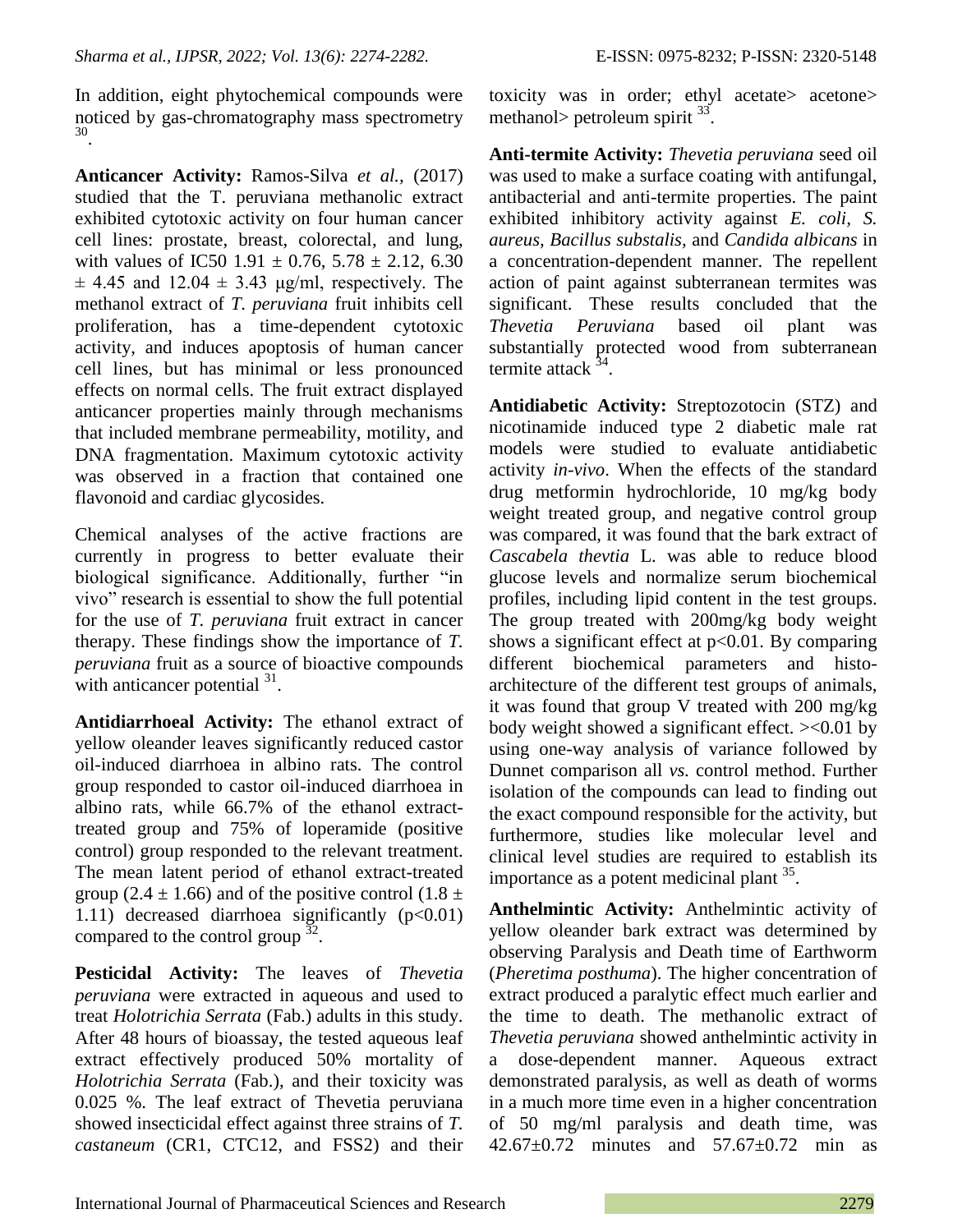compared to albendazole, especially at a lower concentration of 20 mg/ml paralysis and death time was  $17.67 \pm 0.54$  min and  $48 \pm 0.47$  min. As a result, the methanolic extract of *Thevetia peruviana* bark, that is traditionally used by tribals to treat intestinal worm infections, showed moderate anthelmintic activity<sup>36</sup>.

**Flavanone and Flavanol Glycosides/Reverse Transcriptase Inhibition:** Flavanone and flavonol glycosides from the leaves of Thevetia peruviana and their HIV-1 reverse transcriptase and HIV-1 integrase inhibitory activities: Two new flavanone glycosides and a new flavonol glycoside were isolated from the leaves of *T. peruviana* and were investigated for their inhibitory effects against HIV-1 reverse transcriptase and HIV-1 integrase <sup>37</sup>.

**Cardiovascular:** *Thevetia peruviana* produces a milky sap that contains Thevetin, a compound that is used as a heart stimulant but is extremely poisonous in its natural form, as are all parts of the plant, especially the seed. Thevetin A and B (cerebroside) are cardenolides, whereas Peruvoside, nerrifolin, thevetoxin and ruvoside are others <sup>38</sup>. The toxic glycosides present in *Thevetia peruviana*, which are concentrated in the roots and seeds and exhibit digoxin-like effects, act by inhibiting the Na<sup>+</sup>K<sup>+</sup>ATPase enzyme in the cardiovascular system <sup>39</sup>. The increased intracellular sodium concentration and the increased serum potassium concentration produce a negative chronotropic and positive inotropic effect. The resulting toxic syndrome resembles digitalis poisoning with marked hyperkalemia, conduction abnormalities, and ventricular arrhythmias. The cardiac glycosides peruvoside from yellow oleander are used medicinally for the treatment of cardiac insufficiency. Thevetin is pharmacologically a most active constituent, especially on the heart. Thevetoxin closely resembles Thevetin in pharmacological action but is less toxic  $14$ .

**Antinociceptive and Gastroprotective Activity:** Kumar *et al.,* (2015) studied the antinociceptive and the gastroprotective effects of orally administered or inhaled Thevetia peruviana Pers. K. (Schum) (Oleander) volatile oil and its principal constituents linalool and 1, 8-cineole were evaluated in mice. Either when orally administered (100µl/kg) or inhaled for 60 min.

*Thevetia peruviana* volatile oil significantly reduced the acetic acid-writhing response in a naloxone-sensitive manner. In the hot plate test, the analgesic activity observed after oil inhalation was inhibited by naloxone and atropine sulphate pretreatment suggesting the involvement of opioidergic as well as cholinergic pathways. Regardless of the administration route and the experimental model used both linalool and 1, 8 cineole did not produce a significant analgesic response. Oral or inhalatory treatment with analgesic doses of volatile oil did not affect mice spontaneous locomotors activity. Concerning the gastric effects, Oleander oil, linalool, and 1, 8 cineole oral administration protected against acute ethanol-induced gastric ulcers but did not prevent indomethacin-induced lesions indicating any interference with arachidonic acid metabolic cascade. In conclusion, besides this gastroprotection, Oleander oil reveals an interesting analgesic activity mainly relevant after inhalation, at doses devoid of sedative side effects, suggesting the interest for potential application of this oil in aromatherapy <sup>40</sup>.

**CONCLUSION:** In recent years, Plants and herbal drugs obtained from natural resources are again gaining importance throughout the world in maintaining the healthcare conditions of individuals. The plant or individual parts of the plant, such as leaves, bark, seeds, and fruit, are used for different disorders in human beings. As discussed in the present paper, the plant possesses many secondary metabolites, especially glycosides, and various pharmacological activities. Despite various claims of medicinal uses on *Thevetia peruviana*, there is a need for some attempts to scientifically confirm it's more potential in the healing of other diseases.

**ACKNOWLEDGEMENT:** The authors are thankful to Principal, G.H.G Khalsa College of pharmacy, Gurusar Sadhar, (Ludhiana), and the management for providing us all the facilities.

**CONFLICTS OF INTERESTS:** The authors declared no conflicts of interest.

## **REFERENCES:**

1. Rajhans S, Pandya J, Mankad AU and Pandya HA: *Thevetia peruviana*- A Review on Its Characteristic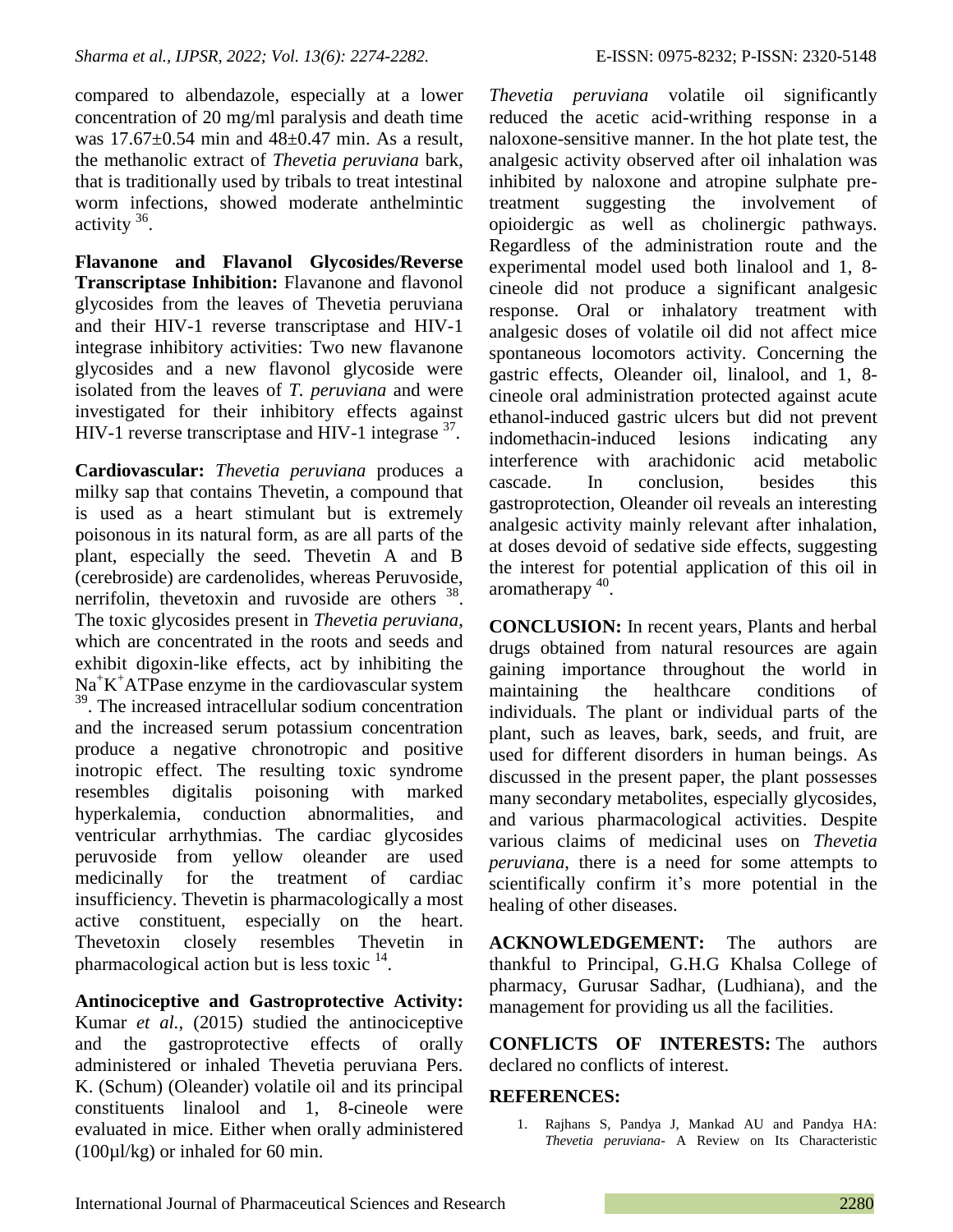Features and Toxic Constituents. International Journal of Scientific Research and Review 2019; 8(3): 1391- 1395.

- 2. Mondal K, Chatterjee A, Bhattacharya S, Biswas R, Auddy S and Hoque I: A Review on various Biological and Pharmacological properties of *Thevetia peruviana*. International Journal of Advanced Research in Biological Sciences 2016; 3(9): 178-182.
- 3. Moni BM, Gogoi P, Deka DC and Kakati DK: Synthesis and characterization of yellow oleander (*Thevetia peruviana*) seed oil-based alkyd resin. Industrial Crops and Products 2014; 52: 721-728.
- 4. Madhura J, Arulnith K, Mathiventhan U and Mathiventhan T: Yellow Oleander (*Thevetia peruviana*) Seed Poisoning (YOSP) in the Batticaloa District, Sri Lanka: Is related with Fruiting Season? International Journal of Research Studies in Biosciences 2016; 4(8): 8-13.
- 5. Kohls S, Scholz-Bottcher BM, Teske J, Zark P and Rullkotter J: Cardiac glycosides from Yellow Oleander (*Thevetia peruviana*) seeds. Phytochemistry 2012; 75: 114-127.
- 6. Rajbhar N and Kumar A: Pharmacological importance of Thevetia peruviana. International Journal of Pharmaceutical and Chemical Sciences 2014; 3(1): 260-3.
- 7. Kumar A, Singh S, Mahour K, Vihan VS and Gururaj K: Phytochemical analysis of some indigenous plants potent against ectoparasite. Asian Journal of Experimental Biological Sciences 2011; 2(3): 506-9.
- 8. Dixit A, Singh H, Sharma RA and Sharma A: Estimation of antioxidant and antibacterial activity of crude extracts of *Thevetia peruviana* (pers.) K. Schum. International Journal of Pharmacy and Pharmaceutical Sciences 2015; 7(2): 55-59.
- 9. Rai K and Tiwari E: Taxonomic Studies of Two Common Poisonous Plants. Journal of Pharmacy and Biological Sciences 2012; 2(5): 24-34.
- 10. Ahmad T, Hamid AT, Sharma A and Bhardwaj U: *Thevetia peruviana*: a multipurpose medicinal plant- a review. International Journal of Advanced Research 2017; 5(8): 486-493.
- 11. Kumar C, Shukla SS and Pan RK: A Review on *Thevetia peruviana*. Research Journal of Pharmacology and Pharmacodynamics 2017; 9(2): 93-96.
- 12. Nesy EA and Mathew L: Studies on Antimicrobial and Antioxidant Efficacy of *Thevetia neriifolia*, Juss Leaf Extracts against Human Skin Pathogens 2014.
- 13. Bandara V, Weinstein SA, White J and Eddleston M: A review of the natural history, toxinology, diagnosis and clinical management of Nerium oleander (common oleander) and *Thevetia peruviana* (yellow oleander) poisoning. Toxicon 2010; 56(3): 273–281.
- 14. Zibbu G and Batra A: *Thevetia peruviana* (Pers.) Schum: A plant with enormous therapeutic potential. Journal of Pharmacy Research 2011; 4(12): 4461-4464.
- 15. Singh K, Agrawal KK, Mishra V, Uddin SM and Shukla A: A Review On: *Thevetia peruviana*. International Research Journal of Pharmacy 2012; 3(4): 74-77.
- 16. Adamu FA, Jahun BG and Daniel C: Assessment and Optimization of Energy use of Yellow Oleander (*Thevetia peruviana*) for Biodiesel Blends in Nigeria. International Journal of Science and Research 2015; 4(11): 1277-1280.
- 17. Kumar A, Tyagi V, Rathi B, Priyanka and Manisha: Chronological Review on Phytochemical, Antioxidant, Antimicrobial and Clinical studies on Biodiesel Yielding Good Luck Tree (*Thevetia peruviana*). International Journal of Pure and Applied Bioscience 2017; 5(6): 1499- 1514.
- 18. Thilagavathi R, Kavitha HP and Venkatraman BR: Isolation, Characterization and Anti-Inflammatory Property ofThevetia Peruviana. E-Journal of Chemistry 2010; 7(4): 1584–1590.
- 19. Omolara O, Ibiyemi AS and Lamidi AU: Effect of detoxification on nutrient content of *Thevetia peruviana* seed cake. Research Journal of Applied Sciences 2007; 2: 188-191.
- 20. Akintelu MT and Amoo IA: Proximate Characterisation and Physicochemical Properties of Raw and Boiled Milk Bush (*Thevetia peruviana*) Seed. International Journal of Sciences 2016; 5(3): 16-21.
- 21. Bawazeer S: *Thevetia peruviana* roots extract medicated gold nanoparticles and its urease inhibitory activity. International Journal of Applied Pharmaceutics 2021; 13(1): 79-82.
- 22. Reddy BU: Antimicrobial activity of Thevetia peruviana (Pers.) K. Schum. and Nerium Indicum Linn. Internet Journal of Pharmacology 2010; 8: 2.
- 23. Nesy EA and Mathew L: *In-vitro* cytotoxicity and antimicrobial efficacy of Thevetia peruviana seed kernel extracts. International Journal of Pharmacy and Pharmaceutical Sciences 2016; 8: 47-50.
- 24. Gata-Gonçalves L, Nogueira JM, Matos O, Bruno de and Sousa R: Photoactive extracts from *Thevetia peruviana* with antifungal properties against *Cladosporium cucumerinum*. Journal of Photochemistry and Photobiology B: Biology 2003; 70(1): 51–54.
- 25. Nesy EA and Mathew LA: Comparative evaluation of antimicrobial and anti-oxidant properties of *Thevetia neriifolia* juss fruit rind extracts. International Journal of Current Pharmaceutical Research 2014; 6: 47-50.
- 26. Singh SK, Yadav, RP and Singh A: Piscicidal activity of leaf and bark extract of Thevetia peruviana plant and their biochemical stress response on fish metabolism. European Review for Medical and Pharmacological Sciences 2010; 14: 915-923.
- 27. Gupta R, Kachhawa JB and Gupta RS, Sharma AK, Sharma MC and Dobhal MP: Photochemical evaluation and anti-spermatogenic activity of *Thevetia peruviana* methanol extract in male albino rats. Human Fertility 2011; 14(1): 53-9.
- 28. Thilagavathi R, Kavitha HP and Venkatraman BR: Isolation, Characterization and Anti-Inflammatory Property of *Thevetia peruviana*. E-Journal of Chemistry 2010; 7(4): 1584–1590.
- 29. Wahedi JA, Wurma GJ and Deborah P: Larvicidal activity of *Thevetia peruviana* extracts against Anopheles Mosquito Larvae in Mubi, Adamawa Nigeria. International Journal of Scientific and Research Publications 2020; 10(6): 891-894.
- 30. Sathish V, Umavathi S, Thangam Y and Mathivanan R: Analysis of phytochemical components and larvicidal activity of *Thevetia peruviana* (Pers) Merr, against the chickungunya vector *Aedes aegypti* (L). International Journal of Current Microbioliology Applied Science 2015; 4(1): 33-39.
- 31. Alberto Ramos-Silva, Faviola Tavares-Carreon, Mario Figueroa, Susana De la Torre-Zavala, Argel Gastelum-Arellanez, Aída Rodríguez-García, Luis J. Galan-Wong and Hamlet Aviles-Arnaut: Anticancer potential of Thevetia peruviana fruit methanolic extract. BMC Complementary and Alternative Medicine 2017; 17(1): 241.
- 32. Hassan MM, Saha AK, Khan SA, Islam A, Mahabub-Uz-Zaman M and Ahmed SSU: Studies on the antidiarrhoeal, antimicrobial and cytotoxic activities of ethanol-extracted